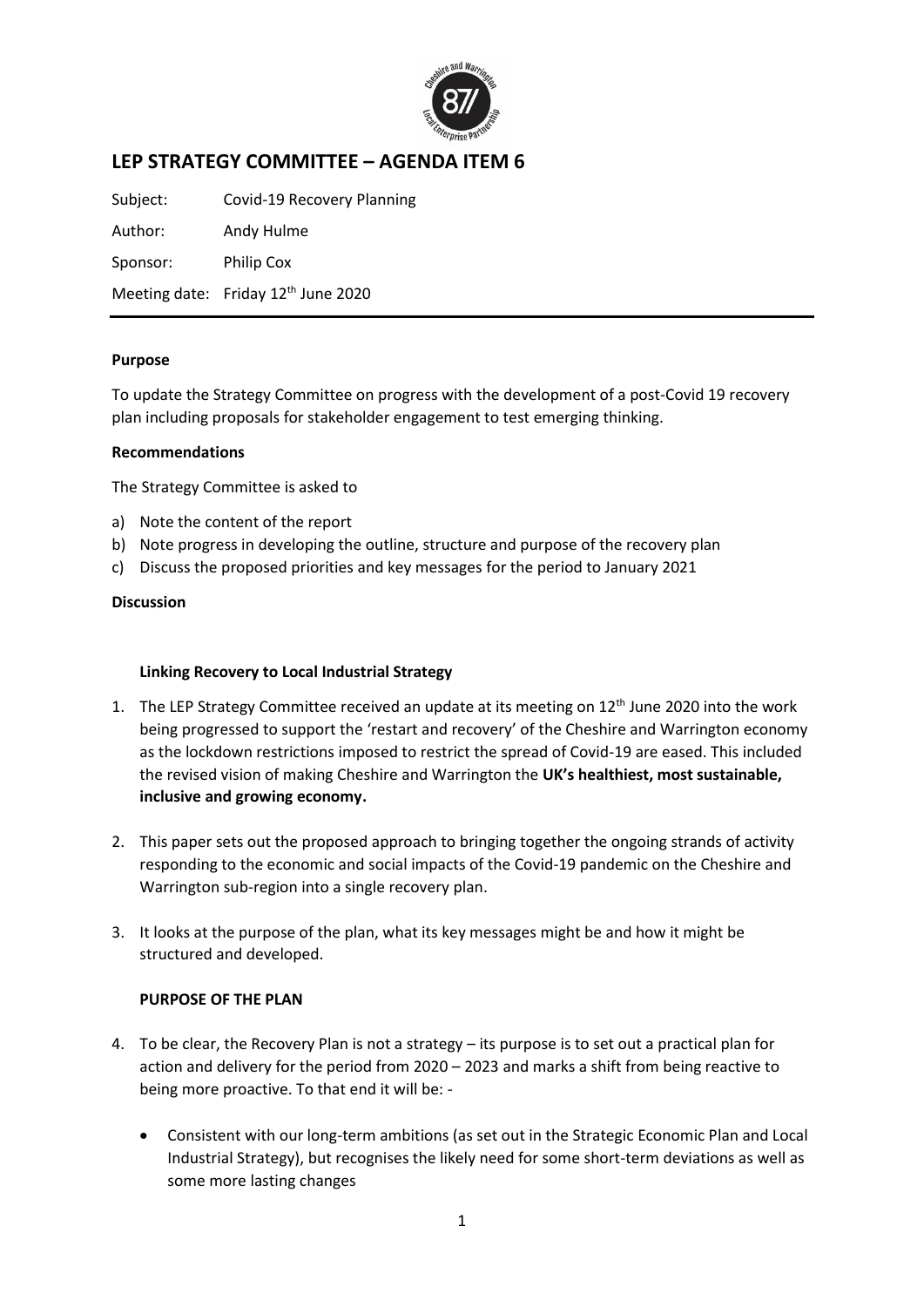

- A call to action across a broad range of stakeholders. Whilst the LEP may 'hold the pen' on the Recovery Plan, for it to be successful it needs the support and commitment of a whole range of parties
- A vehicle for progressing our key strategic priorities at a time that government is keen to back realistic propositions that could boost recovery
- Dynamic and able to adapt and flex as the wider environment changes
- Evidence-based
- Build on the early work undertaken by the LEP and partners as part of the response and restart phases.

# **APPROACH**

- 5. In summary terms, the approach to developing the Recovery Plan is set out below.
	- Long-term approach remains that set out in the Local Industrial Strategy, albeit with some refinements to reflect the impact of Covid-19 and some of its lasting impacts
	- The Recovery Plan charts the short-term path (up to 3 years). Initial priorities and key messages for the period through to January 2021 will also be set out clearly as an initial action plan, and showing that recovery will need input from a range of partners.
	- In drafting, there needs to be a reflection also of the priorities expressed by government in launching its Comprehensive Spending Review and making sure that our thinking takes account of these.
	- We need to be clear about what our proposals are likely to cost (order of magnitude) and how they might be funded
	- We need to test our thinking with those the plan is aimed at, especially business and also government
	- One of the 'deviations' mentioned above is likely to be the need to actively target job creation to replace jobs lost as a consequence of the pandemic and lockdown. A big part of this would involve concerted and coordinated inward investment and place marketing activity

# **KEY MESSAGES**

- 6. The key messages to be brought out through the Recovery Plan should include (but not be limited to): -
	- This is a joined-up plan to support recovery and job creation
	- Parts of it are happening already (for example the £15.5m secured from Government through the Getting Building Fund, and the creation of the Workforce Recovery Group).
	- It is multi-dimensional, looking at people, place and key sectors
	- It is driven by an ambition to make Cheshire and Warrington the UK's most Healthy, Inclusive, Sustainable and Fast-growing economy
	- A successful Cheshire and Warrington will support the wider regional and national recovery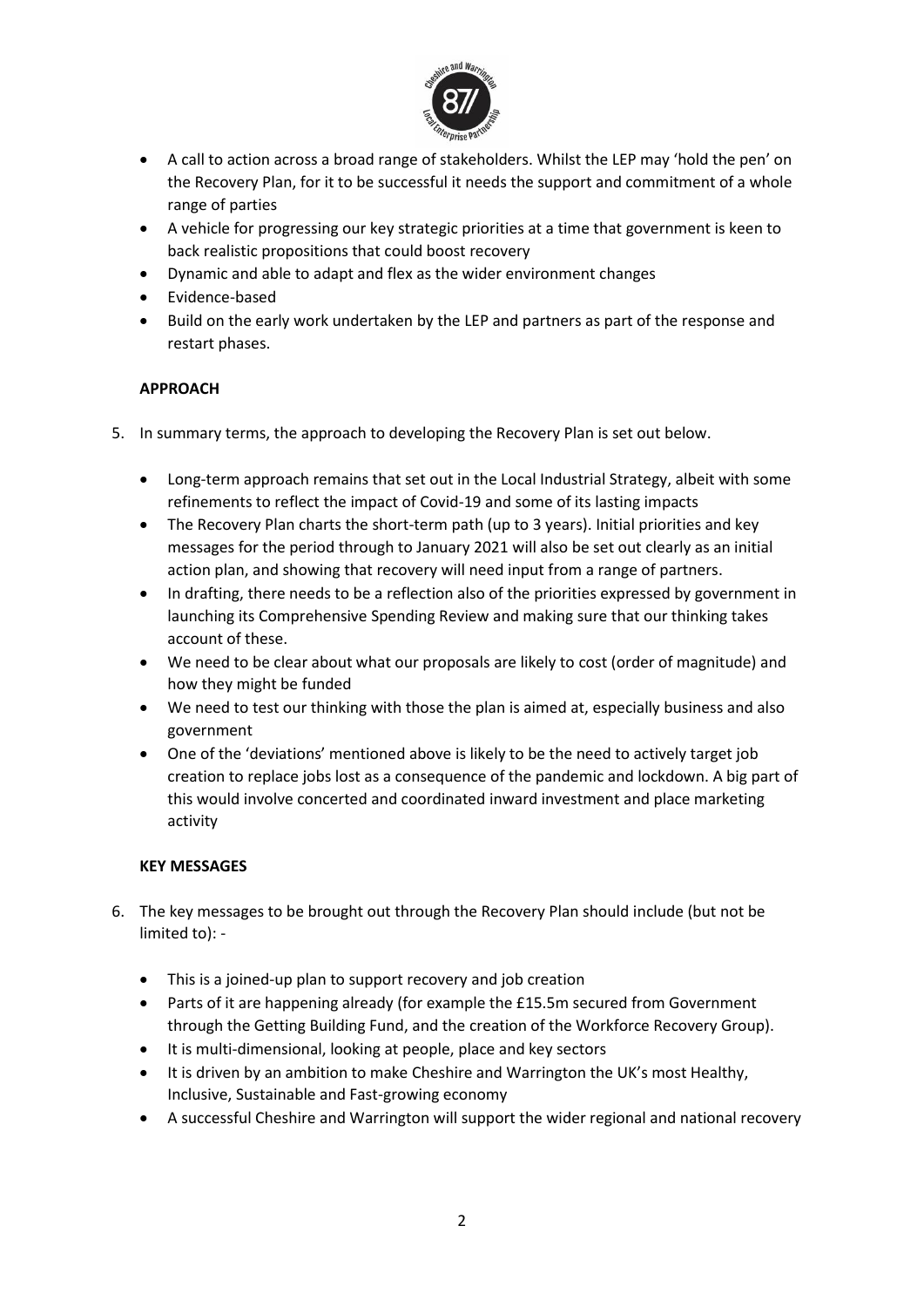

• Local people, politicians and structures know best what is needed on the ground to deliver a sustained, sustainable recovery – but need the decision-making powers and resources to make it happen

# **STRUCTURE**

- 7. A proposed outline structure for the plan is set out below.
	- Introduction
	- The social and economic crisis that is driving the response
	- Impacts on our people, place and sectors
	- Our immediate response and restart activity
	- The plan for recovery
		- o Short term jobs growth
		- o Support for business start-up and scale-up
		- o Accelerating the transition to a green economy
		- o Supporting young people in education and transition from education
		- o Attracting investment
	- How supporting our recovery also aligns to government priorities for the Comprehensive Spending Review
		- o strengthening the UK's economic recovery from COVID-19 by prioritising jobs and skills
		- $\circ$  levelling up economic opportunity across all nations and regions of the country by investing in infrastructure, innovation and people – thus closing the gap with our competitors by spreading opportunity, maximising productivity and improving the value add of each hour worked
		- $\circ$  improving outcomes in public services, including supporting the NHS and taking steps to cut crime and ensure every young person receives a superb education
		- o making the UK a scientific superpower, including leading in the development of technologies that will support the government's ambition to reach net zero carbon emissions by 2050
		- o strengthening the UK's place in the world
		- $\circ$  improving the management and delivery of our commitments, ensuring that all departments have the appropriate structures and processes in place to deliver their outcomes and commitments on time and within budget
	- Accelerating our medium-long term plans and identification of key projects
	- Making a case for increased local decision making and resources (Devolution)
- 8. In line with the ambition for this work to be evidence-based, the recovery plan will be informed by a study undertaken for the LEP by Mickledore. The report (see the Executive Summary at **Appendix A**) looks at the potential impacts of Covid on the local economy and looks to identify potential intervention measures and opportunities that the LEP and others could progress.

# **STAKEHOLDER ENGAGEMENT**

9. The LEP is committed to making sure that its thinking on recovery has been tested with the business community and wider stakeholders, recognising the constraints that still remain on